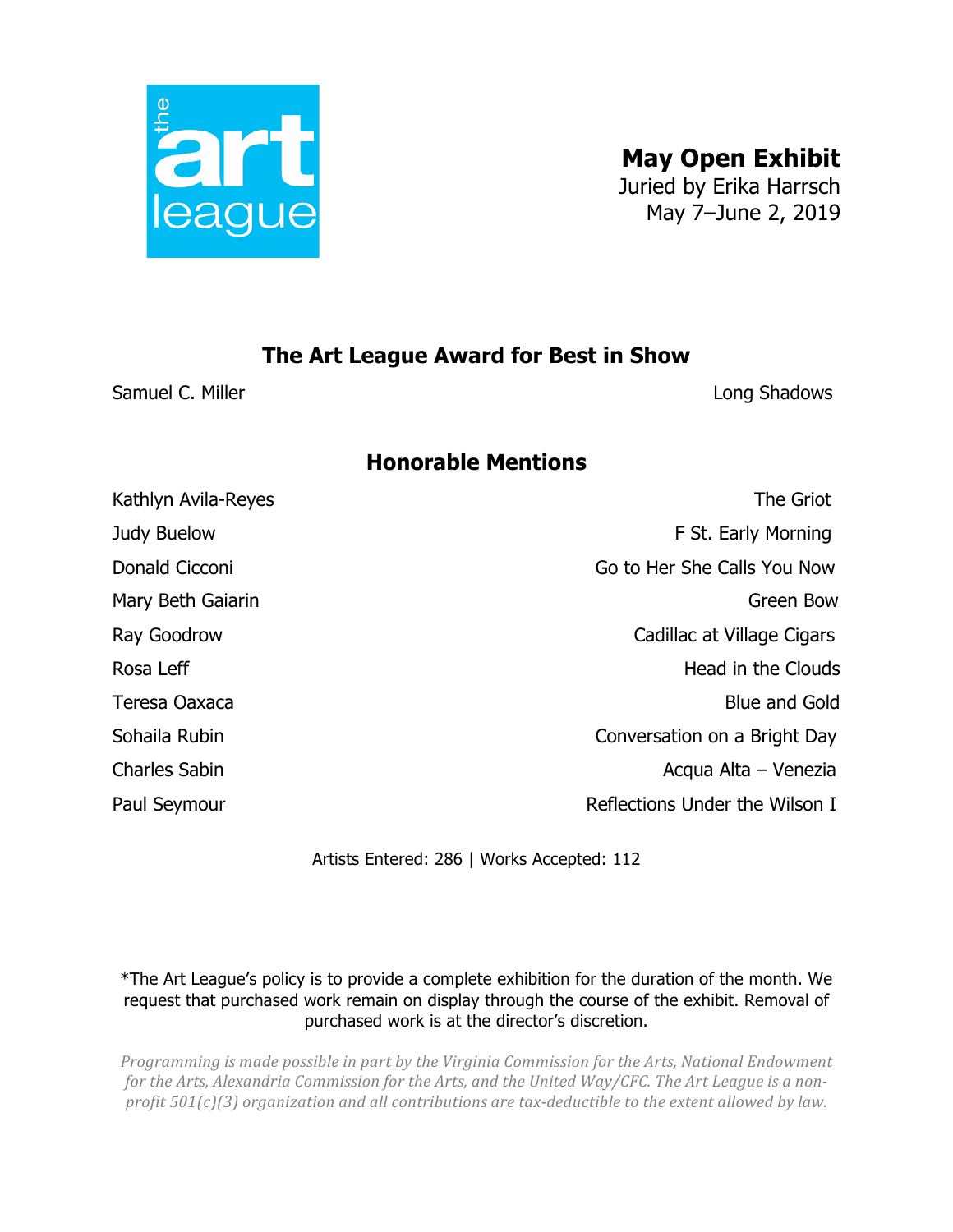| 0062 ADAMS, Y.         | <b>SCENT OF SPRING</b>                             | <b>KOREAN BRUSH</b><br><b>PAINTING</b>        | \$580  |
|------------------------|----------------------------------------------------|-----------------------------------------------|--------|
| 0101 ADKINS, H.        | IN THE LUPANAR AT POMPEII                          | <b>SCULPTURE</b>                              | \$200  |
| 0086 ANDREOZZI, M.     | MARIE DE MEDICI                                    | <b>ACRYLIC</b>                                | \$400  |
| 0118 ARNAS, N.         | <b>GIRL WITH GREEN GLASSES</b>                     | <b>ACRYLIC</b>                                | \$650  |
| 0102 AVILA-REYES, K.   | THE GRIOT                                          | <b>SCULPTURE</b>                              | \$850  |
| 0046 BACHMAN, K.       | THE BOXERS                                         | OIL                                           | \$850  |
| 0075 BAHADORI, A.      | <b>DYSTOPIA</b>                                    | ACRYLIC TISSUE PAPER                          | \$2100 |
| 0027 BARKER-BARZEL, V. | <b>CASTEL NUEVO</b>                                | PRINTMAKING ETCHING,<br><b>AQUATINT</b>       | \$248  |
| 0165 BEST GILLMANN, K. | <b>DUSKY SUNSET MARSH</b>                          | <b>PASTEL</b>                                 | \$395  |
| 0059 BEVELAQUA, J.     | <b>REMAINS</b>                                     | OIL                                           | \$1800 |
| 0017 BRODFUEHRER, C.   | THE ARTIST'S MODEL                                 | <b>WATERCOLOR</b>                             | \$300  |
| 0082 BROWN, R.         | DIAMONDS ARE A GIRL'S BEST FRIEND                  | <b>ACRYLIC</b>                                | \$400  |
| 0065 BUELOW, J.        | F ST. EARLY MORNING                                | <b>ACRYLIC</b>                                | \$400  |
| 0067 CAPESTANY, C.     | <b>BLUE MORNING</b>                                | <b>WATERCOLOR</b>                             | \$400  |
| 0096 CAPPELLE, C.      | AARDVARK                                           | ACRYLIC COLLAGE                               | \$1800 |
| 0134 CAROLUS, M.       | <b>EVENING GLOW 2</b>                              | <b>WATERCOLOR</b>                             | \$150  |
| 0061 CHARBONEAU, C.    | DARK AUTUMN SUNSET, MT. VERNON TRAIL               | <b>ACRYLIC</b>                                | \$225  |
| 0035 CIARNIELLO, T.    | DEAN'S BLOOMING CACTUS                             | OIL                                           | \$5000 |
| 0041 CICCONI, D        | GO TO HER SHE CALLS YOU NOW                        | PHOTOGRAPHY SOLARIZED FILM<br><b>NEGATIVE</b> | \$275  |
| 0028 CLAGETT, P.       | AT THE CONCERT II                                  | <b>PASTEL</b>                                 | \$500  |
| 0060 CLEVELAND, E.     | BLESSINGS, BECAUSE OUR TIME ON EARTH IS<br>LIMITED | MIXED MEDIA STICKS, CLAY,<br>FABRIC,          | \$419  |
| 0074 COONCE, J.        | <b>FAMILY TIME</b>                                 | OIL                                           | \$500  |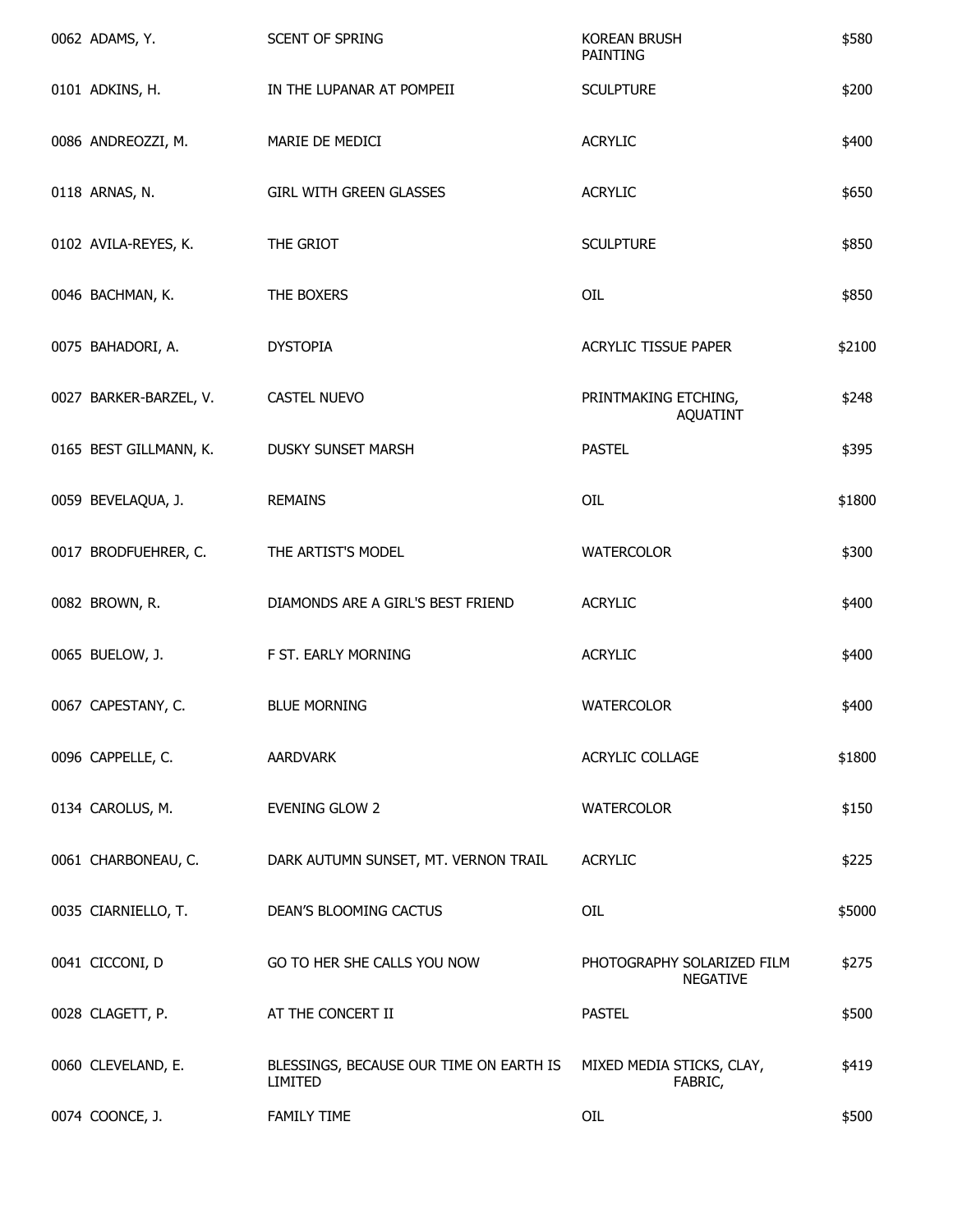| 0100 CORCORAN, C.     | OFF FOR A STROLL               | OIL                                             | \$1888 |
|-----------------------|--------------------------------|-------------------------------------------------|--------|
| 0167 CYBYK, A.        | <b>WORDS UNSPOKEN</b>          | <b>ACRYLIC POLYESTER</b><br>FILM, GRAPHITE      | \$250  |
| 0082 DE KOSINSKY, V.  | <b>VAN GOGH'S WINDOW</b>       | PRINTMAKING                                     | \$350  |
| 0170 DIMILO, V.       | <b>LONELINESS</b>              | OIL                                             | \$160  |
| 0047 DOORSIO          | MOUNT VERNON                   | <b>ACRYLIC</b>                                  | \$900  |
| 0079 EBBOLE, G.       | <b>GOLDEN LIGHT</b>            | <b>PHOTOGRAPHY</b>                              | \$175  |
| 0093 FARNHAM, M.      | <b>STORMY MORNING</b>          | <b>PHOTOGRAPHY</b>                              | \$425  |
| 0109 FRAZIER, O.      | <b>SPRING</b>                  | <b>ACRYLIC</b>                                  | \$800  |
| 0064 FREY, S.         | <b>REACHING</b>                | ACRYLIC COLLAGE                                 | \$1200 |
| 0129 GAIARIN, M.      | <b>GREEN BOW</b>               | OIL                                             | \$385  |
| 0132 GOODROW, R.      | CADILLAC AT VILLAGE CIGARS     | <b>WATERCOLOR</b>                               | \$300  |
| 0069 GOSLING, J.      | EARLY MORNING MARKET, OLD TOWN | MIXED MEDIA RELIEF PRINT &<br><b>WATERCOLOR</b> | \$300  |
| 0114 GRANT, M.        | LET ME GO                      | DRAWING TROIS CRAYON<br>ON SHELLACKED           | \$475  |
| 0044 GRUENEBERGER, P. | <b>TURBULENCE</b>              | <b>ACRYLIC</b>                                  | \$1125 |
| 0030 GUENTHER, J.     | <b>BATH TIME</b>               | PHOTOGRAPHY ARCHIVAL                            | \$220  |
| 0029 GURSHMAN, N.     | MY RUSSIAN STILL-LIFE          | OIL                                             | \$2400 |
| 0022 HAN, J.          | PRINCESS STREET IN EDINBURGH   | <b>WATERCOLOR</b>                               | \$600  |
| 0071 HIPSCHEN, P.     | <b>DANDELIONS</b>              | OIL                                             | \$3000 |
| 0170 ILASAT, T.       | THE ELDER TREE                 | WATERCOLOR COLORED<br>PENCIL AND                | \$1250 |
| 0024 KALISH, C.       | <b>DIRECTION</b>               | <b>MIXED MEDIA</b>                              | \$600  |
| 0040 KLIOZE, M.       | <b>G CHORD</b>                 | OIL                                             | \$1500 |
| 0017 KUPFERBERG, H.   | THE LION STANDS GUARD          | PHOTOGRAPHY ARCHIVAL B&W<br><b>INKJET PRINT</b> | \$325  |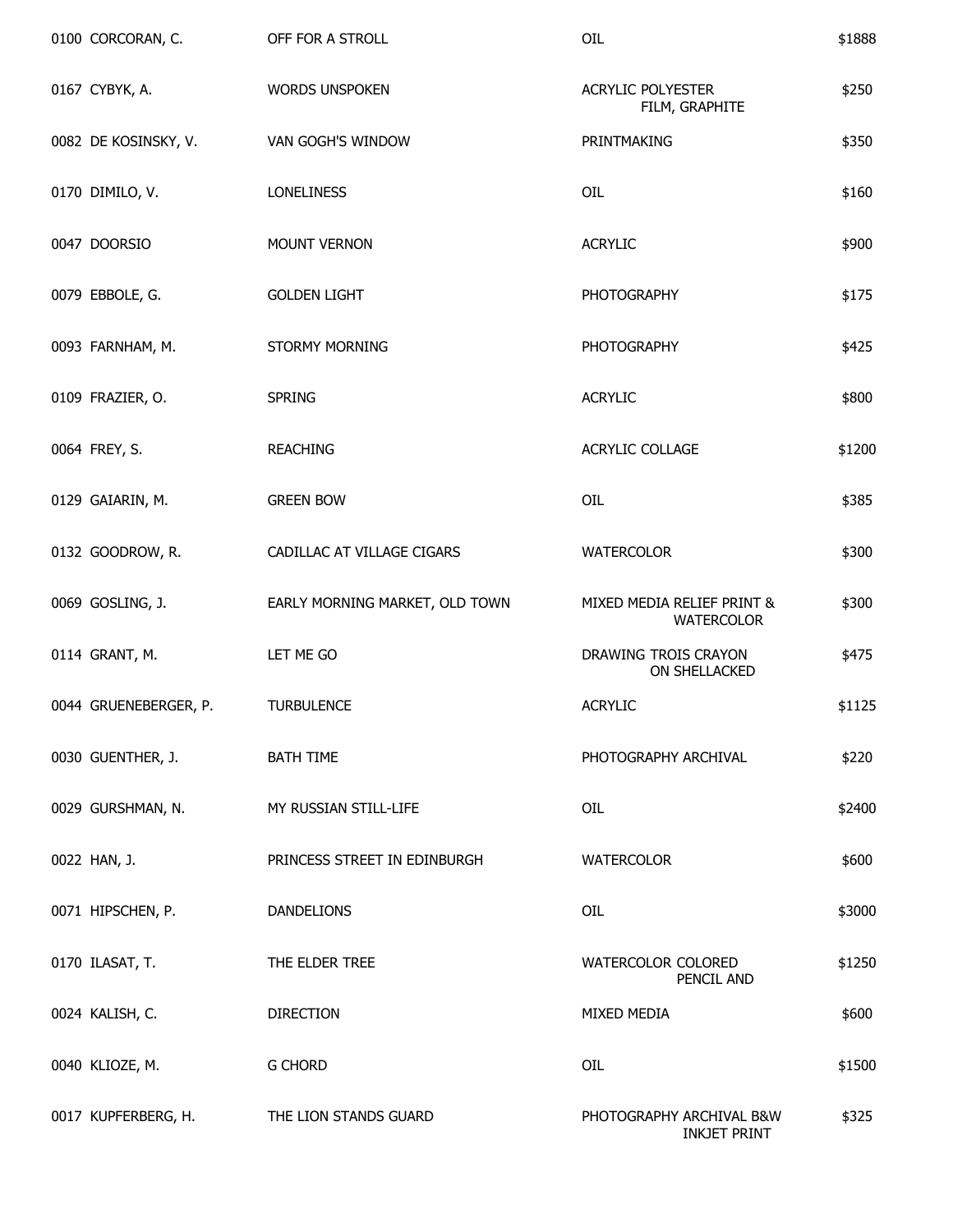|  | 0021 LACY, A.       | RED DOOR                           | <b>WATERCOLOR</b>                        | \$350  |
|--|---------------------|------------------------------------|------------------------------------------|--------|
|  | 0109 LAGARDE, L.    | <b>CONSTANT GROWTH</b>             | <b>ACRYLIC WITH</b><br>FABRIC/YARN ON    | \$400  |
|  | 0158 LANDRY, A.     | WHERE DO WE GO FROM HERE?          | DRAWING RED CHALK                        | \$600  |
|  | 0025 LANE, S.       | <b>TEEMING</b>                     | OIL                                      | \$900  |
|  | 0112 LATHBURY, B.   | AUDHUMLA IN SUMMER                 | MIXED MEDIA ACRYLIC,<br>CHARCOAL,        | \$950  |
|  | 0108 LAVOIE, C.     | 1/1 IMPRESSIONISM TODAY            | <b>PHOTOGRAPHY</b>                       | \$200  |
|  | 0014 LEE, J.        | COMPLETION                         | <b>PHOTOGRAPHY</b>                       | \$300  |
|  | 0104 LEE, H.        | WAITING FOR THE TRAIN.             | <b>PHOTOGRAPHY</b>                       | \$250  |
|  | 0151 LEFF, R.       | HEAD IN THE CLOUDS                 | HAND CUT PAPER                           | \$4200 |
|  | 0028 LEIBOWITZ, N.  | IT ALL MAKES SENSE                 | <b>ACRYLIC GRAPHITE</b>                  | \$4800 |
|  | 0059 LODGE, J.      | SAINT SIMONS SUNRISE II            | <b>ACRYLIC</b>                           | \$7500 |
|  | 0032 MAHAPATRA, P.  | CONTOUR OF LOST COMFORT- SERIES 1  | MIXED MEDIA ON GOLD LEAF<br><b>PAPER</b> | \$300  |
|  | 0068 MANN, J.       | <b>PORTAL</b>                      | PHOTOGRAPHY LIMITED<br><b>EDITION</b>    | \$300  |
|  | 0111 MAZARELLA, J.  | CAN'T TOUCH ME                     | MIXED MEDIA ACRYLIC                      | \$600  |
|  | 0156 MCCUTCHEN, P.  | DODGE #1, MADE IN USA              | PHOTOGRAPHY ARCHIVAL<br>PIGMENT PRINT    | \$3000 |
|  | 0052 MCINTYRE, N.   | SPOONBILL DIVAS                    | PRINTMAKING SILKSCREEN                   | \$225  |
|  | 0058 MCKNIGHT, L.   | ABANDONED, FORGOTTEN AND RECLAIMED | <b>PHOTOGRAPHY</b>                       | \$250  |
|  | 0047 MEHTA, L.      | PERSERVERANCE                      | OIL                                      | \$950  |
|  | 0087 MESSINA, C.    | DRINKS WITH THE GIRLS              | <b>ACRYLIC</b>                           | \$1200 |
|  | * 0084 MILLER, S.C. | LONG SHADOWS                       | SCULPTURE MIXED MEDIA                    | \$5000 |
|  | 0160 MINEHAN, M.    | RED HOUSE/WHITE BARN               | PHOTOGRAPHY ARCHIVAL PRINT               | \$250  |
|  | 0066 MOHRMAN, K.    | PIGEON POINT LIGHTHOUSE            | <b>PHOTOGRAPHY</b>                       | \$300  |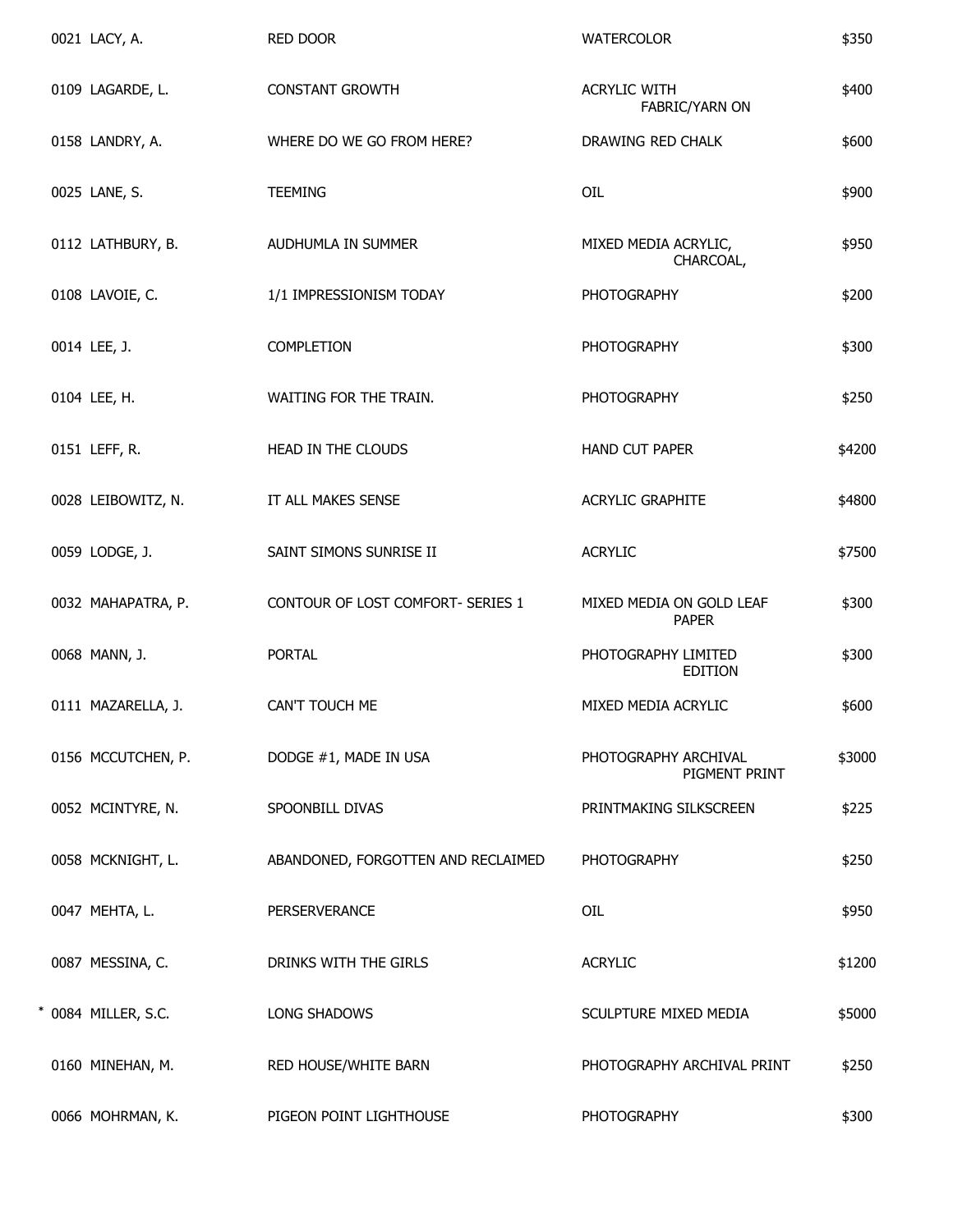| 0042 MOORE, R.                               | ANOTHER DREAM IN COLOR                                           | OIL                                  | \$1500  |
|----------------------------------------------|------------------------------------------------------------------|--------------------------------------|---------|
| 0135 MUTH, B.                                | MAN IN CAFE                                                      | ACRYLIC ON CANVAS                    | \$1200  |
| 0076 NEDROW, C.                              | POTOMAC FOG NO. 3                                                | PHOTOGRAPHY ARCHIVAL PRINT           | \$175   |
| 0052 NERGAARD-NAMMACK, A. 1469 MEDITATION 13 |                                                                  | <b>ACRYLIC</b>                       | \$790   |
| 0105 OAXACA, T.                              | <b>BLUE AND GOLD</b>                                             | OIL ON LINEN                         | \$18000 |
| 0141 OHANA                                   | THE NAKED TRUTH VOL.2                                            | MIXED MEDIA ACRYLIC,<br>CARANDACHE,  | \$2600  |
| 0159 OVERHISER, G.                           | <b>EGG ROLL REFLECTION</b>                                       | <b>GOUACHE</b>                       | \$1500  |
| 0095 PEIRCE, W.                              | <b>LARGE VESSEL</b>                                              | <b>SCULPTURE WOOD</b>                | \$400   |
| 0121 PICKETT, E.                             | <b>FOOTLOOSE</b>                                                 | <b>ACRYLIC</b>                       | \$1000  |
| 0038 PLAZIBAT, A.                            | SURF'S UP                                                        | <b>WATERCOLOR</b>                    | \$300   |
| 0035 PLOCH, J.                               | <b>FLOURISH</b>                                                  | SCULPTURE ALABASTER                  | \$1200  |
| 0050 PONDER, J.                              | PEBBLE BEACH                                                     | <b>PASTEL</b>                        | \$295   |
| 0168 PULLEY, R.                              | DUNES LAID BARE                                                  | <b>PHOTOGRAPHY</b>                   | \$250   |
| 0153 RAMSEY, N.                              | WETLANDS: POTOMAC, ALEXANDRIA                                    | ACRYLIC MIXED MEDIA                  | \$4000  |
| 0138 REDAY COOK, M.                          | THE BRIDGE                                                       | ACRYLIC PAPER COLLAGE<br>(ON CANVAS) | \$750   |
| 0162 REYNOLDS, P.                            | <b>CYPHER</b>                                                    | DRAWING GRAPHITE                     | \$550   |
| 0002 RIASATI, R.                             | <b>THRIVE</b>                                                    | <b>SCULPTURE BOOK</b>                | \$495   |
| 0098 RODGERS, K.                             | OPPORTUNITY KNOCKS                                               | <b>WATERCOLOR</b>                    | \$2500  |
| 0079 ROECKELEIN, T.                          | FIREWEED DONKEY                                                  | <b>CERAMIC</b>                       | \$525   |
| 0055 ROSS, D.                                | TOWER OF BABEL                                                   | FUSED GLASS METAL STAND              | \$390   |
| 0043 ROWE, P.                                | THE CEDARS OF LEBANON ARE DISAPPEARING PRINTMAKING AQUATINT/ETCH | ING                                  | \$135   |
| 0040 RUBIN, S.                               | CONVERSATION ON A BRIGHT DAY                                     | <b>ACRYLIC</b>                       | \$4500  |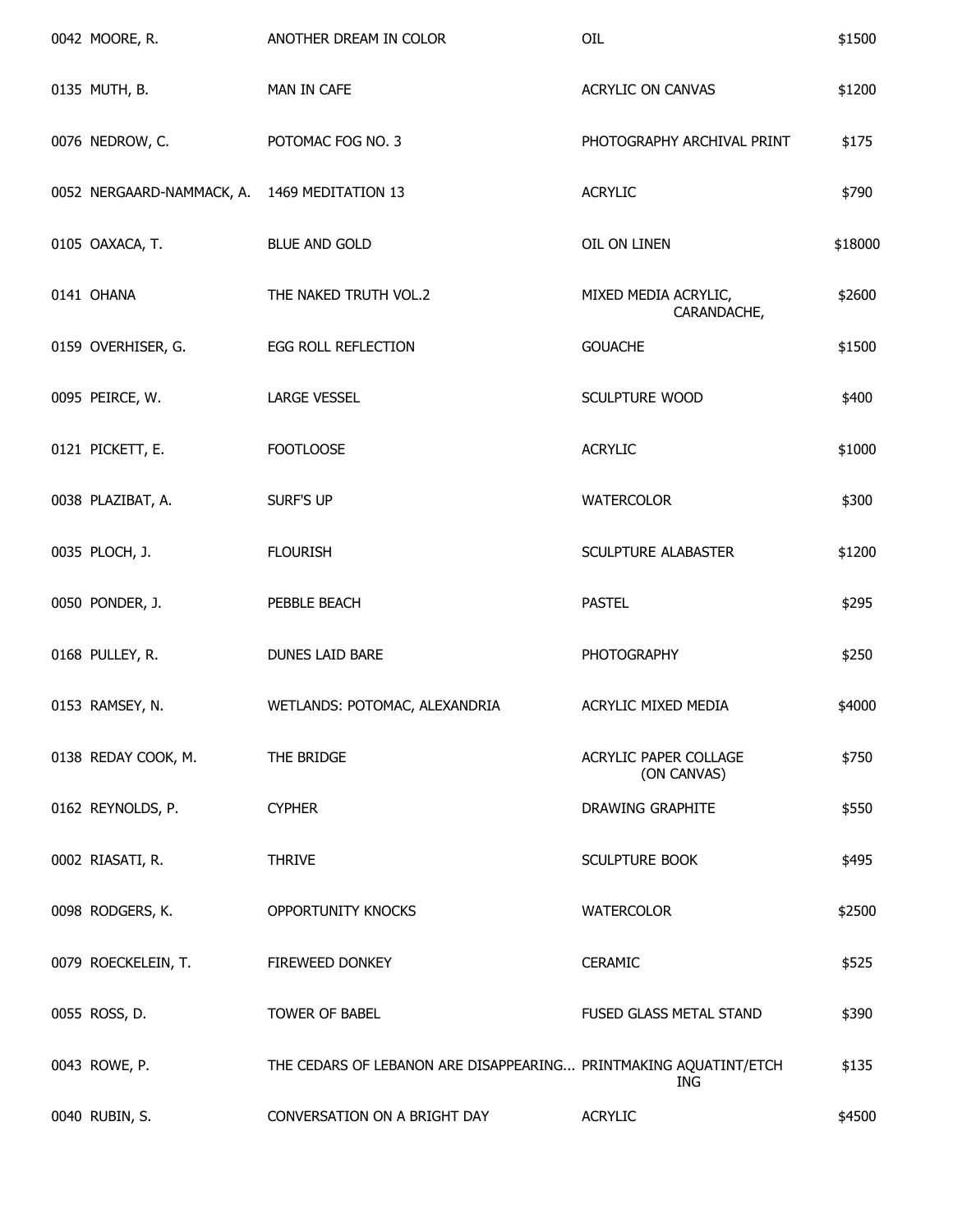| 0073 RUPPERT, A.      | <b>ENDLESS</b>                 | SCULPTURE ALABASTER                            | \$500  |
|-----------------------|--------------------------------|------------------------------------------------|--------|
| 0097 SABIN, C.        | ACQUA ALTA - VENEZIA           | PHOTOGRAPHY DIGITAL<br>ARCHIVAL PRINT          | \$235  |
| 0071 SAMPSON, H.      | <b>BALLERINA WITH BALLOON</b>  | PHOTOGRAPHY DIGITAL                            | \$155  |
| 0073 SANDERS, S.      | <b>FLIGHT</b>                  | <b>PHOTOGRAPHY</b>                             | \$175  |
| 0072 SAUNDERS, J.     | KENNITA, RECLINING             | <b>DRAWING</b>                                 | \$500  |
| 0128 SETZER, F.       | <b>BUDAPEST</b>                | WATERCOLOR                                     | \$750  |
| 0131 SEYMOUR, P.      | REFLECTIONS UNDER THE WILSON I | PHOTOGRAPHY PLATINUM/PALLA<br><b>DIUM HAND</b> | \$185  |
| 0149 SHERFY, J.       | <b>LEADING THE WAY</b>         | ACRYLIC GRAPHITE,<br><b>CARAN D'ACHE</b>       | \$900  |
| 0045 SITTIG, S.       | <b>NUDE</b>                    | MIXED MEDIA GOUACHE &<br><b>ACRYLIC</b>        | \$150  |
| 0049 SPELLMAN, G.     | DREAMY DAISIES                 | PHOTOGRAPHY ARCHIVAL PRINT                     | \$375  |
| 0117 STALUN, C.       | CHERRY BLOSSOM SUNBURST        | <b>PHOTOGRAPHY</b>                             | \$200  |
| 0106 STEARE, N.       | MADHURI                        | MIXED MEDIA ACRYLIC                            | \$1500 |
| 0066 STERN, P.        | <b>TAKING FLIGHT</b>           | SCULPTURE RESIN                                | \$1900 |
| 0089 STONE, S.        | WATERSHIP WINDOWS              | <b>PHOTOGRAPHY</b>                             | \$200  |
| 0049 THUERMER, K.     | IN YOUR EYE                    | <b>PHOTOGRAPHY</b>                             | \$225  |
| 0077 TISARA, N.       | ODE TO SPRING                  | MOSAIC UNGLAZED<br>PORCELAIN TILE              | \$940  |
| 0120 VERA, R.         | <b>AGAINST THE TIDE</b>        | <b>ACRYLIC</b>                                 | \$1300 |
| 0083 VERGARAY, D.     | ROBOTIC SOULS                  | <b>ACRYLIC</b>                                 | \$950  |
| 0094 WALLACE, A.      | <b>PREP</b>                    | <b>PASTEL</b>                                  | \$580  |
| 0088 WEED, P.         | <b>BLACK PUPPY</b>             | OIL                                            | \$485  |
| 0111 WORRELL, J.      | <b>WEST</b>                    | OIL ON PANEL                                   | \$1000 |
| 0152 YAKUBOVSKAYA, A. | <b>SPHINX</b>                  | MIXED MEDIA ON SILK                            | \$320  |